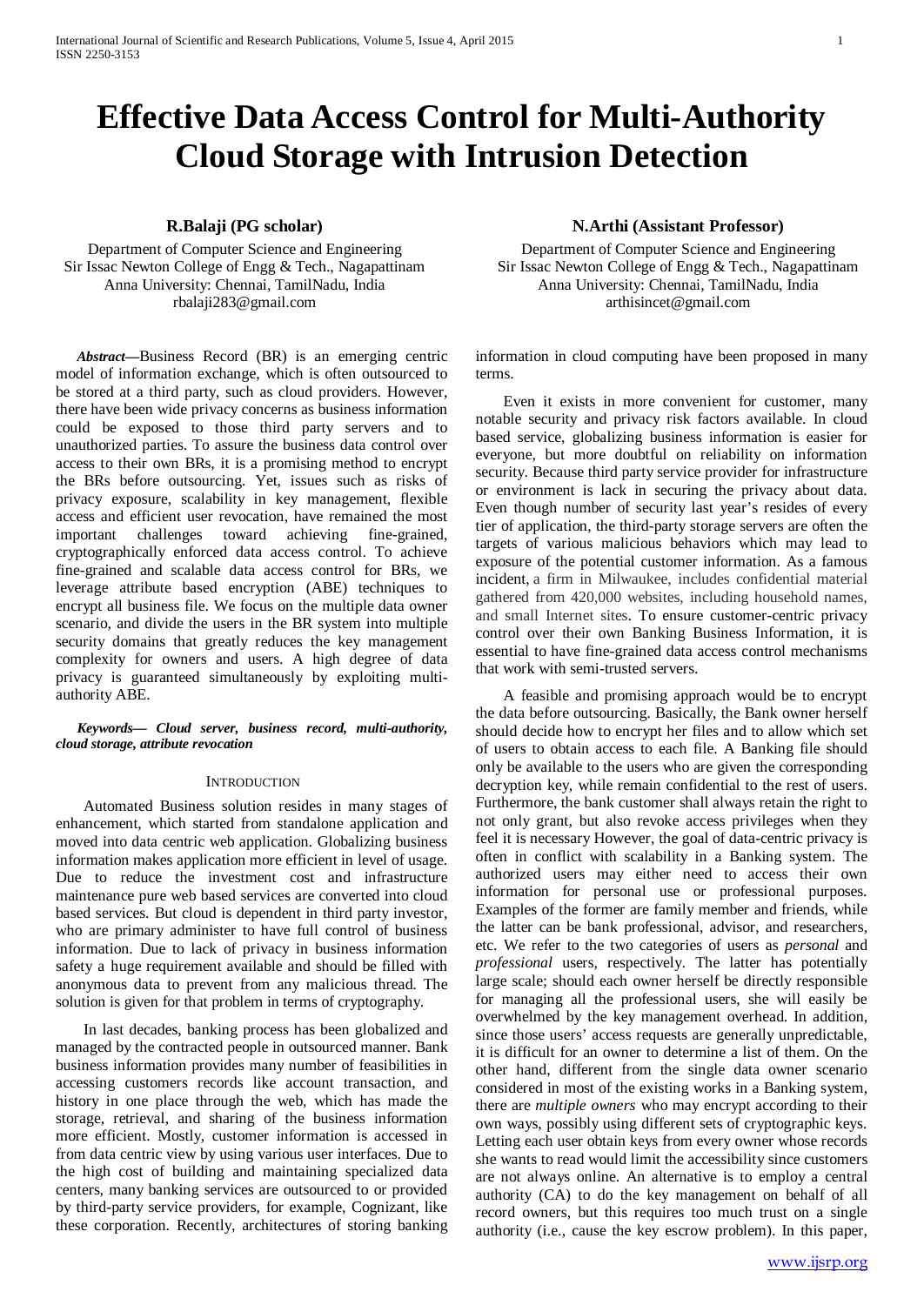we endeavor to study the data centric, secure sharing of banking information stored on semi-trusted servers, and focus on addressing the complicated a challenging key management issues. In order to protect he personal data stored on a semitrusted server.

We adopt attribute-based encryption (ABE) as the main encryption primitive. Using ABE, access policies are expressed based on the attributes of users or data, which enables a customer to selectively share her records among a set of users by encrypting the file under a set of attributes, without the need to know a complete list of users. The complexities per encryption, key generation and decryption are only linear with the number of attributes involved. However, to integrate ABE into a large-scale banking system, important issues such as key management scalability, dynamic policy updates, and efficient on-demand revocation are non-trivial to solve, and remain largely open up-to-date. To this end, we make the following main contributions:

(1) We propose a novel ABE-based framework for datacentric secure sharing of banking process in cloud computing environments, under the multi-owner settings. To address the key management challenges, we conceptually divide the users in the system into two types of domains, namely *public* and *personal domains*. In particular, the majority professional users are managed distributive by attribute authorities in the former, while each owner only needs to manage the keys of a small number of users in her personal domain. In this way, our framework can simultaneously handle different types of information sharing applications' requirements, while incurring minimal key management overhead for both owners and users in the system. In addition, the framework enforces write access control, handles dynamic policy updates, and provides break-glass access to Banking information's under emergence scenarios.

(2) In the public domain, we use multi-authority ABE (MA-ABE) to improve the security and avoid key escrow problem. Each attribute authority (AA) in it governs a disjoint subset of user role attributes, while none of them alone is able to control the security of the whole system. We propose mechanisms for key distribution and encryption so that banking business record owners can specify personalized finegrained role-based access policies during file encryption. In the personal domain, owners directly assign access privileges

for personal users and encrypt a file under its data attributes. Furthermore, we enhance MA-ABE by putting forward an efficient and on-demand user/attribute revocation scheme, and prove its security under standard security assumptions. In this way, customers have full privacy control over their records.

(3) We provide a thorough analysis of the complexity and scalability of our proposed secured information sharing solution, in terms of multiple metrics in computation, communication, storage and key management. We also compare our scheme to several previous ones in complexity, scalability and security. Furthermore, we demonstrate the efficiency of our scheme by implementing it on a modern workstation and performing experiments/simulations.

*Compared with the preliminary version of this paper there are several main additional contributions:*

- We clarify and extend our usage of MA-ABE in the public domain, and formally show how and which types of user-defined file access policies are realized.
- We clarify the proposed revocable MA-ABE scheme, and provide a formal security proof for it.

We carry out both real-world experiments and simulations to evaluate the performance of the proposed solution in this paper. In multi-authority cloud storage systems, user's attributes can be changed dynamically. A user may be entitled some new attributes or revoked some current attributes. And his permission of data access should be changed accordingly. However, existing attribute revocation methods [9] either rely on a trusted server or lack of efficiency, they are not suitable for dealing with the attribute revocation problem in data access control of multi-authority cloud storage systems.

Attribute based encryption is implemented based on AES technique, which is an encryption algorithm for securing sensitive but unclassified material by U.S. Government agencies and, as a likely consequence, may eventually become the de facto encryption standard for commercial transactions in the private sector. It is used to provide encrypt and decrypt the attribute values of user records.

#### SYSTEM MODEL AND SECURITY MODEL

*A. System Model*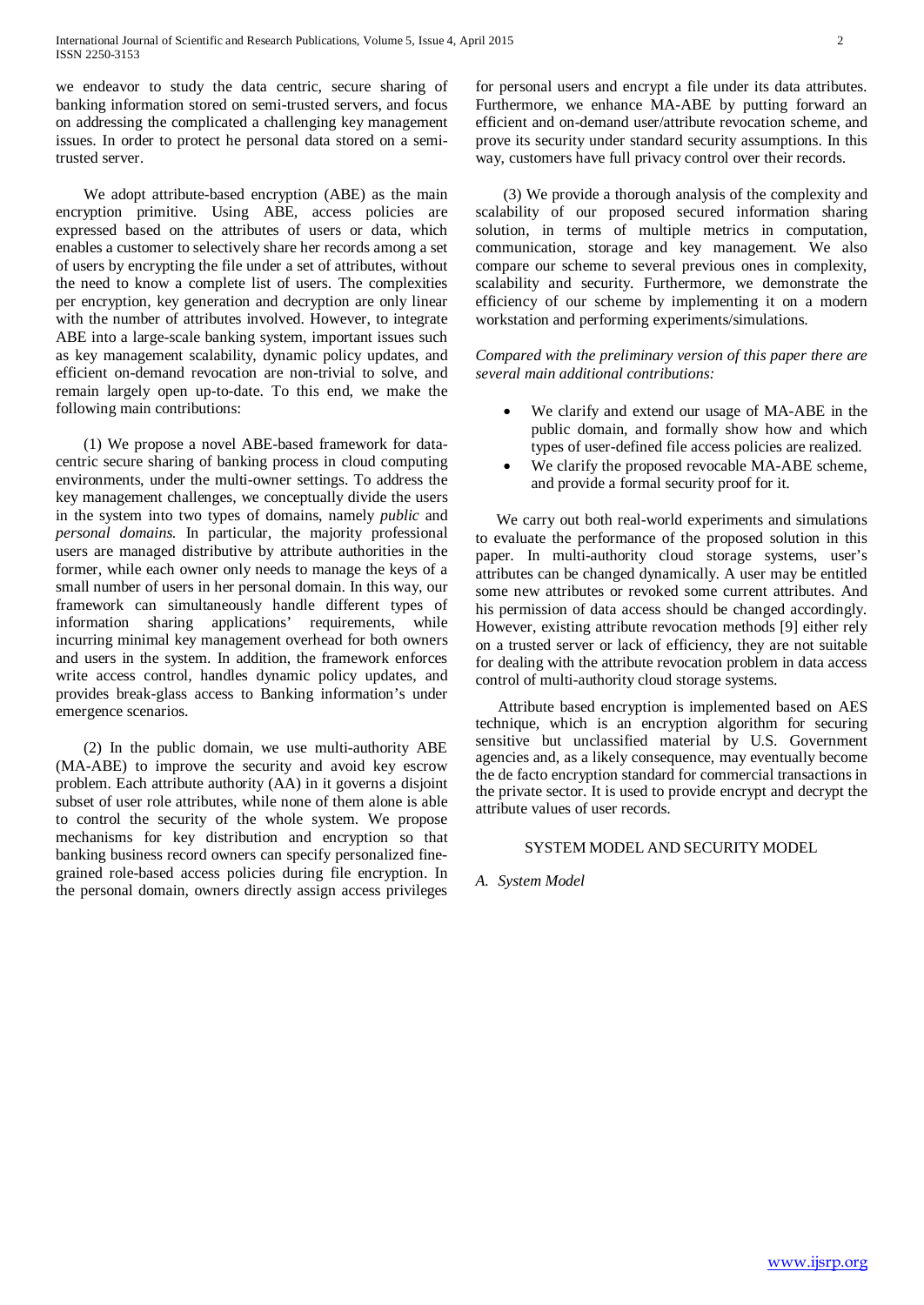We consider a data access control system in multiauthority cloud storage, as described in Fig. 1. There are five types of entities in the system: a certificate authority (CA), attribute authorities (AAs), data owners (owners), the cloud server (server) and data consumers (users). The CA is a global trusted certificate authority in the system. It sets up the system and accepts the registration of all the users and AAs in the system. For each legal user in the system, the CA assigns a global unique user identity to it and also generates a global public key for this user. However, the CA is not involved in any attribute management and the creation of secret keys that are associated with attributes. For example, the CA can be the Social Security Administration, an independent agency of the United States government. Each user will be issued a Social Security Number (SSN) as its global identity. Every AA is an independent attribute authority that is responsible for entitling and revoking user's attributes according to their role or identity in its domain. In our scheme, every attribute is associated with a single AA, but each AA can manage an arbitrary number of attributes. Every AA has full control over the structure and semantics of its attributes. Each AA is responsible for generating a public attribute key for each



attribute it manages and a secret key for each user reflecting their attributes.

## Figure 1 System model of data access control in Multiauthority Cloud Environment

Each user has a global identity in the system. A user may be entitled a set of attributes which may come from multiple attribute authorities. The user will receive a secret key associated with its attributes entitled by the corresponding attribute authorities. Each owner first divides the data into several components according to the logic granularities and encrypts each data component with different content keys by using symmetric encryption techniques. Then, the owner defines the access policies over attributes from multiple attribute authorities and encrypts the content keys under the policies. Then, the owner sends the encrypted data to the cloud server together with the ciphertexts.2 they do not rely on the server to do data access control. But, the access control

happens inside the cryptography. That is only when the user's attributes satisfy the access policy defined in the cipher text; the user is able to decrypt the cipher text. Thus, users with different attributes can decrypt different number of content keys and thus obtain different granularities of information from the same data.

#### *B. Frame work*

The framework of our data access control scheme is defined as follows.

Definition 1 (Framework of Multi-Authority Access Control Scheme). The framework of data access control scheme for multi-authority cloud storage systems contains the following phases:

*1) System Initialization-* we consider the server to be semitrusted, i.e., honest but curious as those in [28] and [15]. That means the server will try to find out as much secret information in the stored BR files as possible, but they will honestly follow the protocol in general. On the other hand, some users will also try to access the files beyond their privileges. For example, a pharmacy may want to obtain the prescriptions of patients for marketing and boosting its profits. To do so, they may collude with other users, or even with the server. In addition, we assume each party in our system is preloaded with a public/private key pair, and entity authentication can be done by traditional challenge-response protocols.and not as an independent document. Please do not revise any of the current designations.

*2) Key Generator-* The Key Generator used to generate the key for encryption based on available preferred techniques. AES will produce compact keys with the additional benefit that the cryptosystem is not burdened with patent compliance. However, should a binary fall to reverse Engineering, the key will become compromised (note that AES is a Symmetric Cipher - not an Asymmetric Cipher which has Public and Private Keys). Currently, there are three FIPS (Federal Information Processing Standards) approved symmetric encryption algorithms: AES, Triple DES, and Skipjack. This article will use AES or the Advanced Encryption Standard in CBC Mode. Note that DES (FIPS 46-3) was withdrawn in May 2005, and is no longer approved for Federal use. AES (or Rijndeal - pronounced "Rhine dahl") is the work of Joan Daemen and Vincent Rijmen - hence the portmanteau Rijndael. AES is a 128 bit block cipher that accepts key lengths of 128, 192, and 256 bits. The required number of rounds (i.e., linear and non-linear transformations), depend on the key size. Below are the FIPS 197 conformant Key-Block-Round-Combinations.

## Taking from FIPS 197:

.

For both its Cipher and Inverse Cipher, the AES algorithm uses a round function that is composed of four different byteoriented transformations: 1) Byte substitution using a substitution table (S-box), 2) Shifting rows of the State array by different offsets, 3) Mixing the data within each column of the State array, and 4) Adding a Round Key to the State.

*3) Data encryption by Owners-* The main goal of our framework is to provide secure user-centric BR access and efficient key management at the same time. The key idea is to divide the system into multiple security domains (namely,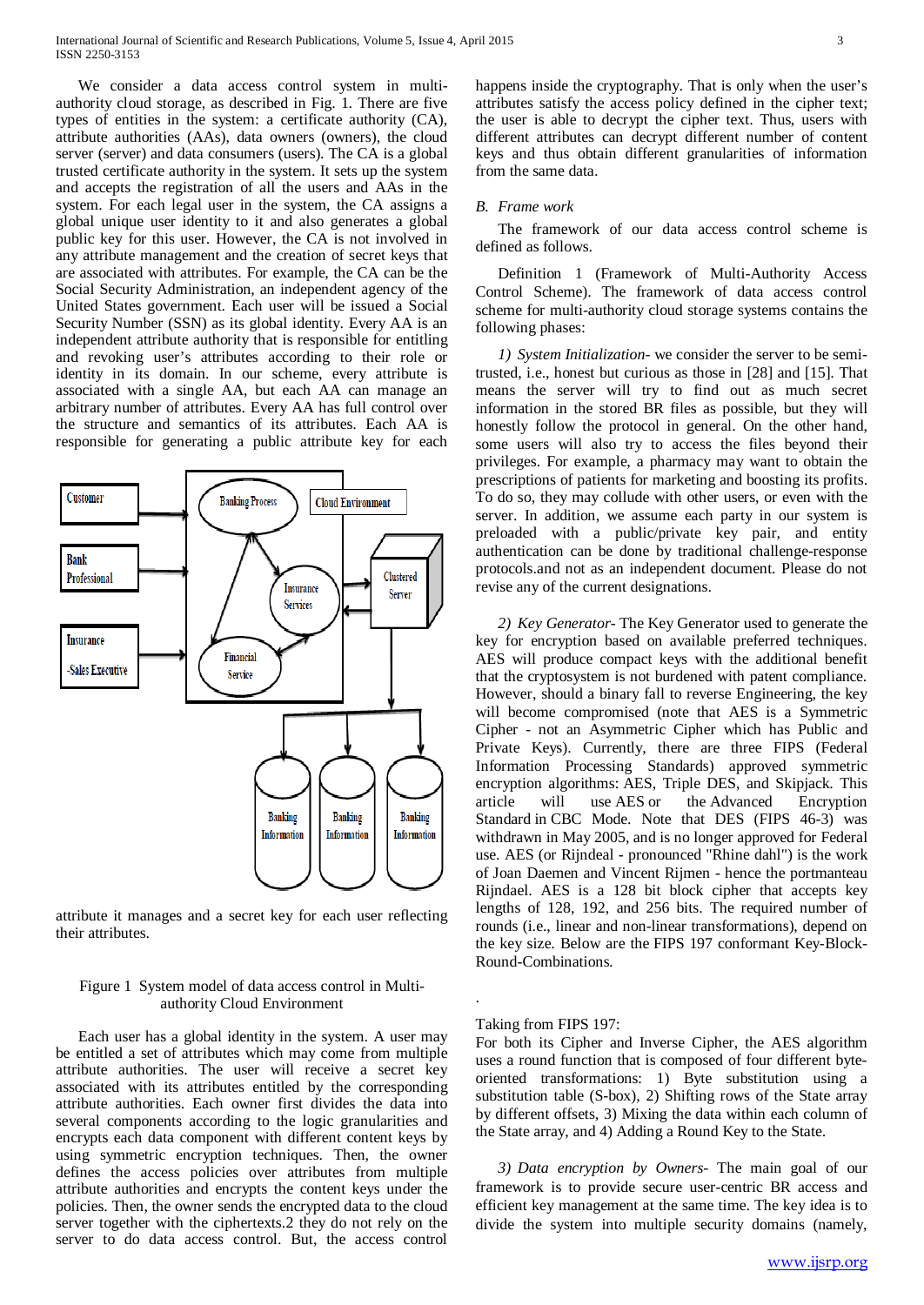public domains (PUDs) and personal domains (PSDs) according to the different users' data access requirements. The

|                | Key Length<br>(Nk words) | <b>Block Size</b><br>(Nb words) | Number of<br>Rounds<br>(Nr) |
|----------------|--------------------------|---------------------------------|-----------------------------|
| AES-128        |                          |                                 | 10                          |
| <b>AES-192</b> | 6                        |                                 | 12                          |
| AES-256        |                          |                                 | 14                          |

## Key-Block-Round Combinations

PUDs consist of users who make access based on their professional roles, such as doctors, nurses and medical researchers. In practice, a PUD can be mapped to an independent sector in the society, such as the health care, government or insurance sector. For each PSD, its users are personally associated with a data owner (such as family members or close friends), and they make accesses to BRs based on access rights assigned by the owner.

Each data owner is a trusted authority of her own PSD, who uses a KP-ABE system to manage the secret keys and access rights of users in her PSD. Since the users are personally known by the BR owner, to realize user centric access, the owner is at the best position to grant user access privileges on a case-by-case basis. For PSD, data attributes are defined which refer to the intrinsic properties of the BR data, such as the category of a BR file. For the purpose of PSD access, each BR file is labeled with its data attributes, while the key size is only linear with the number of file categories a user can access. Since the number of users in a PSD is often small, it reduces the burden for the owner. When encrypting the data for PSD, all that the owner needs to know is the intrinsic data properties.

*4) Data encryption by Users-* In our framework, there are multiple SDs, multiple owners, multiple AAs, and multiple users. In addition, two ABE systems are involved. We term the users having read and write access as data readers and contributors, respectively. The owners upload ABE-encrypted BR files to the server. Each owner's BR file is encrypted both under a certain fine grained and role-based access policy for users from the PUD to access, and under a selected set of data attributes that allows access from users in the PSD. Only authorized users can decrypt the BR files, excluding the server.

*5) Intrusion alert-* In proposed system, intrusion alert system takes major responsibility to alert anonymous access thread to relevant user / Authority control. The module has well designed rich user interface to obtain the number attempt and it will assume thread when the attempt exceed maximum trial attempt. The attempt will be counted as one of try in user login/ data access process even in case if any wrong entry by authenticated user. Authentication process of data owner and customer will be logged by cloud server logger. For any customer/ user account, account status will be disabled by setting status flag of user access control list. Login attempt and host details will be logged in non-trustable host list. Decision about access host is made by getting and analyze about its certificate status. Commonly trusted parties will have always authorized signature in certificate.

*6) Attribute Revocation-* User status is revoked to earlier state, when it is disabled by human error or in used by others. User revocation is processed in two stages. In first step, disabled/ noted user will get message about its authentication fail on allowed trines. User has to verify their identity to prove the uniqueness. Once the identity is confirmed new access code or secret key will be send by data owner from the server. user has to prove some account information about their account to identify the current user is trustable. New secret key will be generated cloud server and forward to user.

#### *C. Security Model*

In multi-authority cloud storage systems, we make the following assumptions:

The CA is fully trusted in the system. It will not collude with any user, but it should be prevented from decrypting any cipher texts by itself. . Each AA is trusted but can be corrupted by the adversary. The server is curious but honest. It is curious about the content of the encrypted data or the received message, but will execute correctly the task assigned by each attribute authority. Each user is dishonest and may collude to obtain unauthorized access to data.

All of the cryptographic algorithms we have looked at so far have some problem. The earlier ciphers can be broken with ease on modern computation systems. The DES algorithm was broken in 1998 using a system that cost about \$250,000. It was also far too slow in software as it was developed for mid-1970's hardware and does not produce efficient software code. Triple DES on the other hand, has three times as many rounds as DES and is correspondingly slower. As well as this, the 64 bit block size of triple DES and DES is not very efficient and is questionable when it comes to security. What was required was a brand new encryption algorithm that would be resistant to all known attacks. The National Institute of Standards and Technology (NIST) wanted to help in the creation of a new standard. However, because of the controversy that went with the DES algorithm, and the years of some branches of the U.S. government trying everything they could to hinder deployment of secure cryptography this was likely to raise strong scepticism. The problem was that NIST did actually want to help create a new excellent encryption standard but they could not get involved directly. Unfortunately they were really the only ones with the technical reputation and resources to the lead the effort.

Instead of designing or helping to design a cipher, what they did instead was to set up a contest in which anyone in the world could take part. The contest was announced on the 2nd of January 1997 and the idea was to develop a new encryption algorithm that would be used for protecting sensitive, nonclassified, U.S. government information. The ciphers had to meet a lot of requirements and the whole design had to be fully documented (unlike the DES cipher). Once the candidate algorithms had been submitted, several years of scrutinisation in the form of cryptographic conferences took place. In the first round of the competition 15 algorithms were accepted and this was narrowed to 5 in the second round. The fifteen algorithms are shown in table 7 of which the 5 that were selected are shown in bold. The algorithms were tested for efficiency and security both by some of the world's best publicly renowned cryptographers and NIST itself.

*1) Inner Workings of a Round-* The algorithm begins with

 $\mathbf{s}^{\mathbf{0}}$  0,j =  $(2 \cdot s_{0,i}) \oplus (3 \cdot s_{1,i}) \oplus s_{2,i} \oplus s_{3,i}$  $s^{0}$  1,  $j = s0, j \oplus (2 \cdot s_{1}, j) \oplus (3 \cdot s_{2}, j) \oplus s_{3}, j$  $2, j = s0, j \oplus s1, j \oplus (2 \cdot s2, j) \oplus (3 \cdot s3, j)$  $\mathbf{s}^{\mathbf{0}}$  $3_{1} = (3 \cdot s_{0,1}) \oplus s_{1,1} \oplus s_{2,1} \oplus (2 \cdot s_{3,1})$ [www.ijsrp.org](http://ijsrp.org/)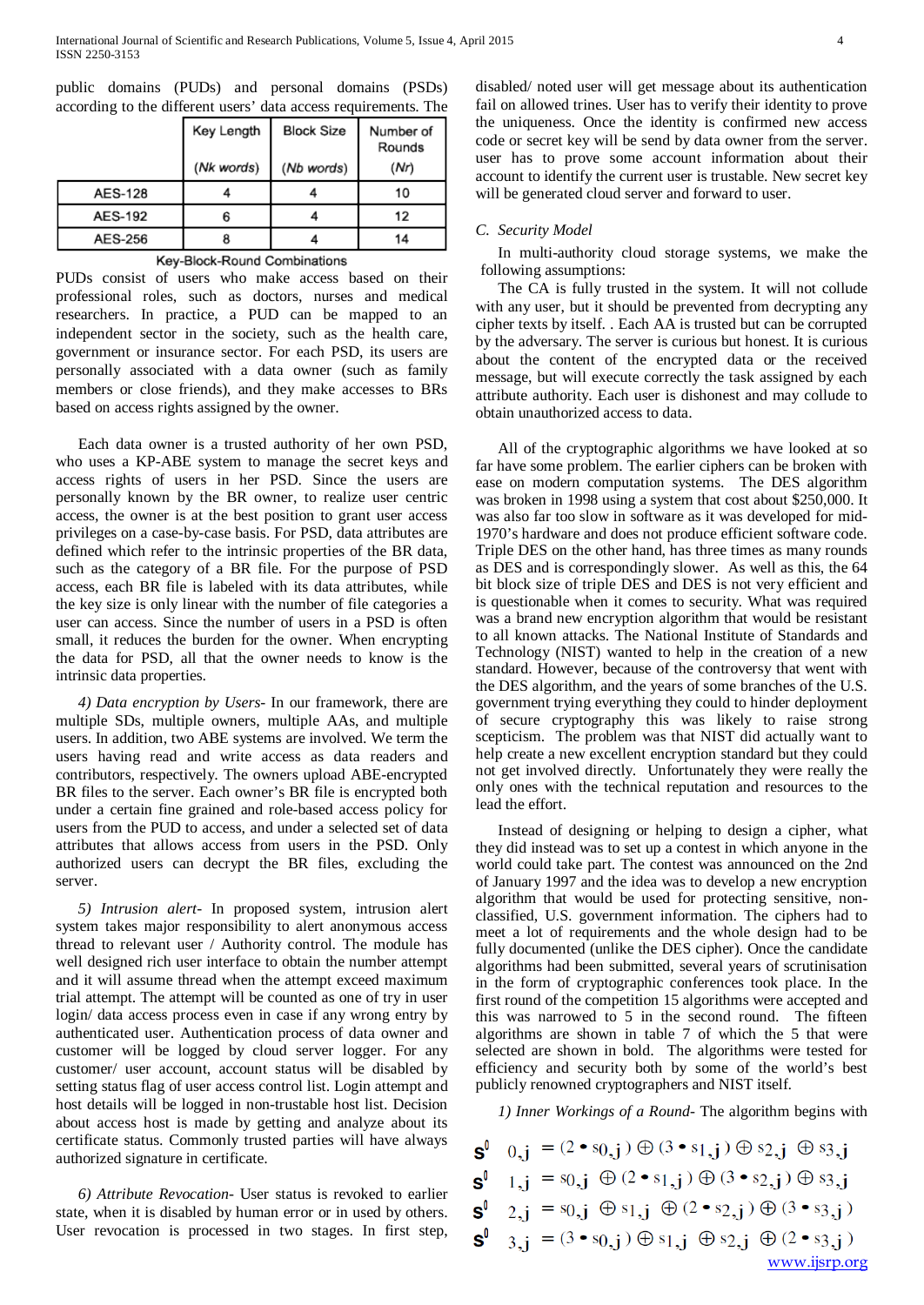International Journal of Scientific and Research Publications, Volume 5, Issue 4, April 2015 5 ISSN 2250-3153

an Add round key stage followed by 9 rounds of four stages and a tenth round of three stages. This applies for both encryption and decryption with the exception that each stage of a round the decryption algorithm is the inverse of its counterpart in the encryption algorithm. The four stages are as follows:

- 1. Substitute bytes
- 2. Shift rows
- 3. Mix Columns
- 4. Add Round Key



Figure 2 Workings of a round key stage

The tenth round simply leaves out the Mix Columns stage. The first nine rounds of the decryption algorithm consist of the following:

- 1. Inverse Shift rows
- 2. Inverse Substitute bytes
- 3. Inverse Add Round Key
- 4. Inverse Mix Columns

Again, the tenth round simply leaves out the Inverse Mix Columns stage. Each of these stages will now be considered in more detail.

#### *2) MixColumn Transformation*

This stage (known as MixColumn) is basically a substitution but it makes use of arithmetic of GF(28). Each column is operated on individually. Each byte of a column is mapped into a new value that is a function of all four bytes in the column. The transformation can be determined by the following matrix multiplication on state:

## Equation 1

Where • denotes multiplication over the finite field  $GF(2^8)$ .

## Figure 3 MixColumns stage1

As an example, let's take the first column of a matrix to be s0,0 = {87}, s1,0 ={6E}, s2,0 = {46}, s3,0 =  ${A6}$ . This would mean that  $s0,0 = {87}$  gets mapped to the value  $s0 = \{47\}$  which can be seen by working out the first line of equation in 1 with  $j = 0$ . Therefore we have:

## (02•87)⊕(03•6E)⊕46⊕A6=47

So to show this is the case we can represent each Hex number by a polynomial:

$$
\{02\} = x
$$

 ${87} = x7 + x2 + x + 1$ 

Multiply these two together and we get:



 $x \cdot (x7 + x2 + x + 1) = x8 + x3 + x2 + x$ 

The degree of this result is greater than 7 so we have to reduce it modulo an irreducible polynomial m(x). The designers of AES chose  $m(x) = x8 + x4 + x3 + x + 1$ . So it can be seen that

$$
(x8+x3+x2+x)mod(x8+x4+x3+x+1)=x4+x2+1
$$

This is equal to 0001 0101 in binary. This method can be used to work out the other terms. The result is therefore:

$$
\begin{array}{r}\n00010101 \\
10110010 \\
\hline\n01000110 \\
\hline\n01000111 \\
= {47} \n\end{array}
$$

This first matrix of equation 1 can be shown to be the inverse of the first matrix in equation 7.3. If we label these A and A−1 respectively and we label state before the mix columns operation as S and after as S0, we can see that:  $AS = SO$ therefore,  $A-1S0 = A-1AS = S$ 

# *CONCLUSION*

The revocable multi-authority system has been implemented based on CP-ABE as the security criteria in data access control of the cloud storage. The storage system architectural environment resides like multi-stage or multiauthority based data access on business information. To reduce any security block whole, the system ensure the authentication by using attribute encryption rather than traditional data access as anonymously. The difficulties of revocation are reduced while applying attribute-based encryption by enabling multilevel independent authority for every level of data owner. Where data owner is the primary controller of the data and allows for requesting user to provide any attribute key for ensure reliable access. Middle level component reside for every access in Cloud data access. Rich level user interface is available to gather all information on authentication. Key attributes of a level has been verified and pool of data access from the cloud server is provided. Central data storage being